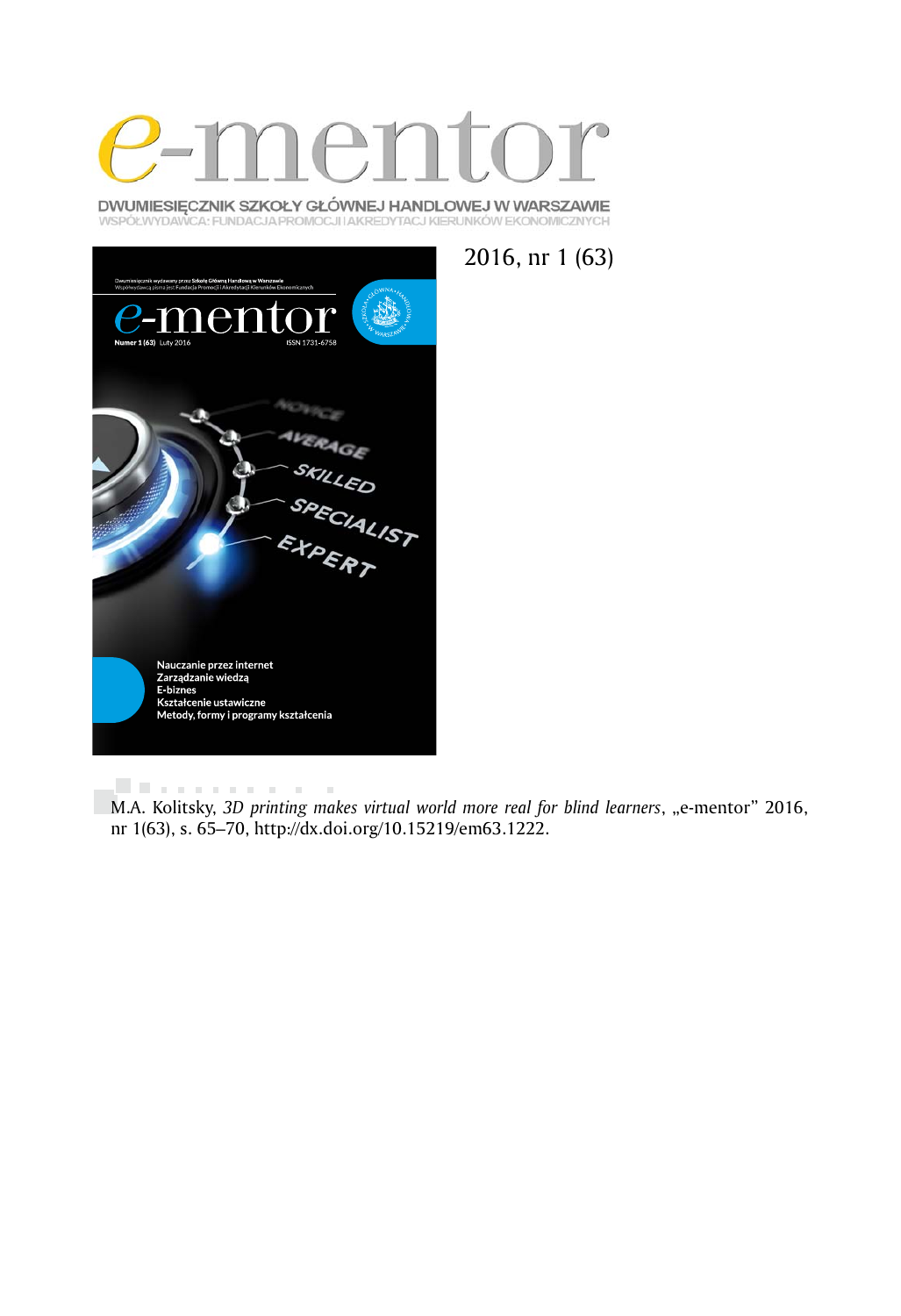

# 3D printing makes virtual world more real for blind learners

# *Michael A. Kolitsky*

*Transition of the real world into the virtual world has been ongoing in online and on-ground classrooms and labs for many years. But the more the world goes virtual, the more difficult it becomes for those who are blind or visually impaired to participate fully in the learning process. The main thrust of this report is to explore how 3D printing and the use of conductive filament can begin to reverse that process by making 3D printed talking tactile learning objects that can generate audio when touched after being placed on the surface of an iPad or other tablet computer. Examples of talking tactile learning objects from STEAM (Science, Technology, Engineering, Arts and Math) disciplines will be presented with a focus on how the design of 3D printed STEAM learning objects can lead to a common learning object template model. The template can be designed to serve as a learning tool not only for a blind or visually impaired student but also can work as well for a sighted student or a teacher, aide or parent demonstrating how universal design principles can drive the learning object production process.* 

Virtual reality, video and complex images all contribute to making access to the virtual digital world more difficult for students who are blind or visually impaired. Efforts to make virtual reality more accessible by using audio are ongoing as shown in the use of 3D printed touch-responsive maps that can vocalize information about buildings and directions<sup>1</sup>. Another earlier attempt2 was designed to permit an audio-augmented experience for exploration of virtual environments that simulate exploring a museum. The use of audio has also been emphasized in the design of AudioMath<sup>3</sup>, a virtual environment designed for blind children to learn

. . . . . . . . .

mathematical concepts. Audio-enhanced learning was also utilized in a museum exhibit at Pine Knoll Shores Aquarium (Winston-Salem, North Carolina) titled Fintastic! Exhibit and was the first of its kind museum exhibit to display tactile talking fish models so that blind or low vision visitors could begin to experience by touch what sighted visitors see4 . A white paper5 by RAF Models reported research on the Fintastic! Exhibit showing learning was dependent upon a tight link between the audio descriptions of fish models and the shape, form and textures on those models. In this report, 3D printed audio-enhanced tactile learning objects were made using conductive filament so that a 3D print could then be laid on top of an iPad or other tablet computer for audio production when the 3D print was touched by the learner's finger. Audio inclusion in 3D printed tactile learning objects by using commonly available iPads or tablets expands options for designing new ways to learn about virtual worlds especially for students who are blind or visually impaired.

# Making tactile learning objects talk

For a 3D print to become a learning object, it must be integrated into a stand-alone, reusable chunk of learning that traditionally was also in digital format as shown by the many thousands of learning objects now available for downloading from repositories like Merlot<sup>6</sup>. In order to make a 3D printed talking tactile learning object, the combination of a digital component and a real 3D printed object had to be constructed. The real portion was the 3D print and the digital component required for the audio response

1 *A 3-D talking map for the blind (and everyone else)*, ScienceDaily, 2014, http://www.sciencedaily.com/releases/2014/11/141119101654.htm, [19.02.2016].

6 Multimedia Educational Resource for Learning and Online Teaching, https://www.merlot.org/merlot/index.htm, [19.02.2016].

<sup>&</sup>lt;sup>2</sup> A. Zimmermann, A. Lorenz, *LISTEN: A User-adapted Audio-augmented Museum Guide*, "The Journal of Personalized Research" 2008, Vol. 18, No. 5, pp. 389–416, http://dx.doi.org/10.1007/s11257-008-9049-x.

<sup>&</sup>lt;sup>3</sup> J. Sanchez, H. Flores, *AudioMath: Blind Children Learning Mathematics Through Audio*, "International Journal on Disability and Human Development" 2005, Vol. 4, No. 4, pp. 311–316, http://dx.doi.org/10.1515/IJDHD.2005.4.4.311. 4 Alliance of Disability Advocates, http://www.alliancecil.org/fintastic.htm.

<sup>5</sup> R. Fuller, W.R Watkins, *Exhibit Design Relating to Low Vision and Blindness (White paper)*, Indiana University, Bloomington 2010, http://www.ncaonline.org/docs/tactile\_exhibits-fuller\_watkins.pdf, [19.02.2016].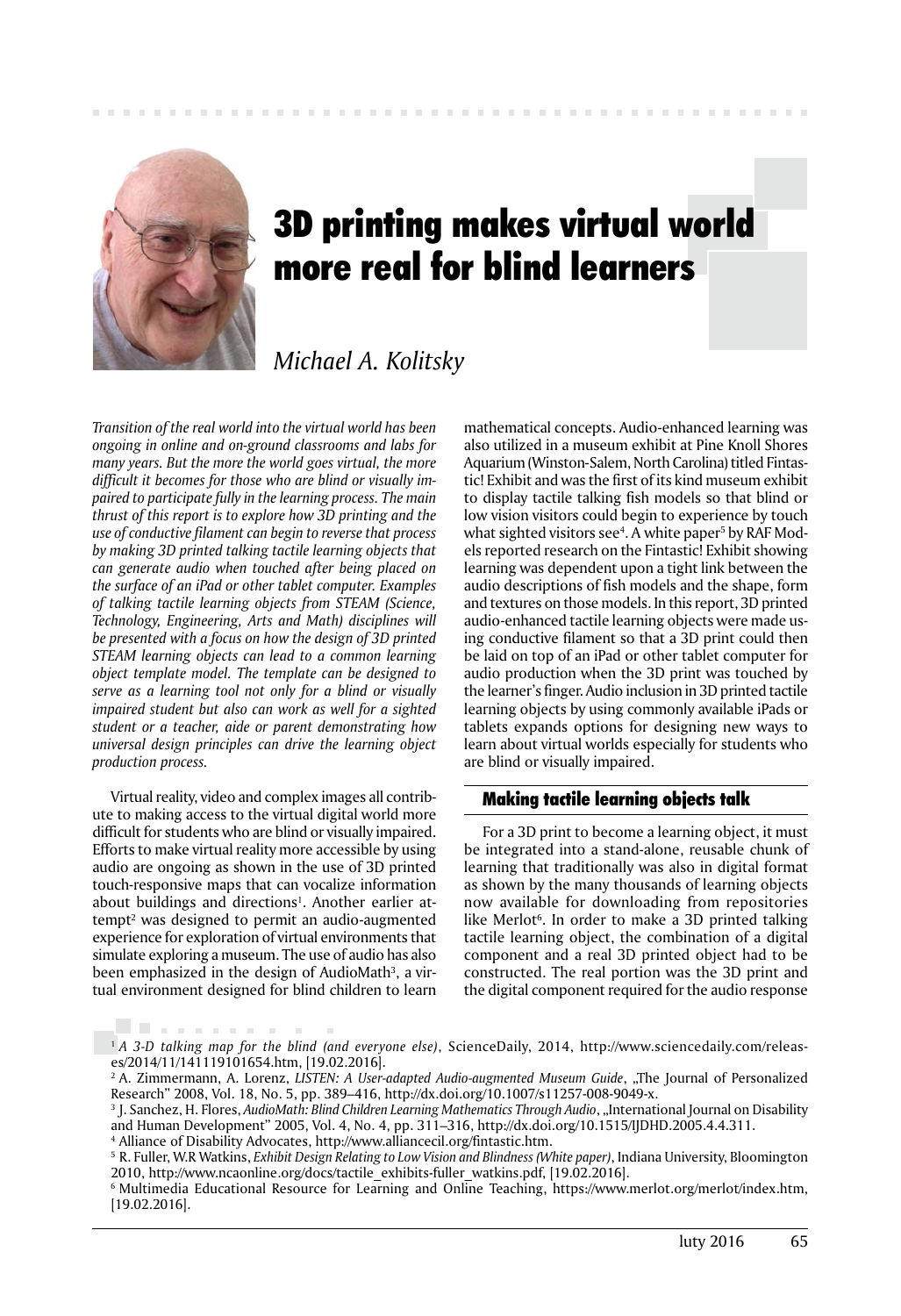was provided by an iPad for this report but other computers such as the Microsoft Surface or Android tablets were tested and could work as well. Conductive 3D print filament from BlackMagic3D<sup>7</sup> containing graphene was also needed to carry the electrical charge from a fingertip touch on the 3D print to the iPad surface so that some areas on the 3D print that were made for touch sensitivity could transfer a strong enough fingertip electrical charge to change the capacitance of the iPad screen on which the 3D print was placed. The final piece needed to make a functional talking tactile learning object centered on an HTML5 3D graphics app named "Hype 3"<sup>8</sup> by Tumult which permitted the design of iPad audio buttons that could be positioned directly underneath the conductive filament so that a fingertip touch would now cause the iPad button to generate an audio response.

Hype 3 permits the iPad screen graphic to closely replicate the 3D print so that it can also serve as a learning tool by sighted students without the 3D print meeting the goals of universal design pedagogy<sup>9</sup>. Although Hype 3 is designed for the Mac OS X 10.8+ operating system, the produced HTML5 content is web deliverable and runs on all modern browsers and tablet computers.

A Makerbot Replicator 210 was used to make a 3D printed "holder" designed to hold the iPad in place so that a plastic sheet with 3D printed objects made from conductive filament attached to it could be placed on the iPad screen surface and held so that areas of conductive filament were located directly above the software audio buttons on the iPad. Some software adjustments in the HTML5 code of Hype 3 were also made to inhibit screen movement on the iPad so that audio buttons were always in a location directly underneath the conductive filament portion of the 3D print. This combination of thin plastic sheet cut to fit in the holder along with the 3D printed material that was attached to the top of the thin plastic sheet was called a template. The thin plastic sheet was cut from file folders and did not inhibit touch activated iPad audio production.

# Complex image templates

The author<sup>11</sup> and others<sup>12</sup> have begun to show that 3D printers can make 3D prints of microscope slides, telescope photos and earth-facing satellite images

that can be used as a starting point for making tactile learning objects. 3D printing is also changing the way teachers teach and students learn across many disciplines13. One program valuable for making 3D print stl files for 3D print production is "PhotoToMesh"<sup>14</sup> which can make 3D prints that are in "bas relief" form with one side flat and the other side designed for providing a tactile function. In the template below in Figure 1, a bar graph comparing use of practice quizzes in an Anatomy and Physiology course was used as an example of a complex graphic. The stl file produced by PhotoToMesh was designed so that one data set had bars raised above the background level to a different level than the other comparable data set and also the data sets were designed to be different by making them with different patterns able to be discerned as different when touched. The upper region of each bar graph was made with conductive filament making it capable of carrying an electrical charge from a fingertip touch that can then cause the audio buttons on the iPad to generate audio, i.e., "talk" as in talking tactile learning object. An audio button made with Hype 3 was placed on the iPad screen just beneath the 3D printed conductive filament so that audio is produced when a finger touches the top of the bar graph. The audio presents information about that bar graph component such as its xy location, the percentage value on the vertical axis and what grade category it represents. This is also an example of a way of making a complex image more discernable via touch and audio delivery for the blind learner as well as for a sighted student fitting what is expected for designing by universal design standards.

The left side of Figure 1 below shows an iPad with a complex graphic image of a bar graph comparing the percentage of students receiving A, B, C, D and F grade when credit was given or not given for doing practice exams<sup>15</sup>. The 3D printed bar graph was designed for an invited presentation made on the main campus of Penn State University in the fall of 2015 to demonstrate the way that conductive filament could be added for an audio-enhanced tactile experience. The right side of Figure 1 shows the iPad now with a 3D printed complex graphic template on a thin blue plastic sheet added to the iPad surface being held in place by a 3D printed plastic holder. For a more complete learning experience, there would have to be additional buttons made from conductive filament

<sup>15</sup> Source: own study.

<sup>7</sup> BlackMagic3D, http://www.blackmagic3d.com/Conductive-Graphene-3D-Printing-PLA-Filament-p/grphn-175.htm, [19.02.2016].

<sup>8</sup> Tumult, http://tumult.com/hype/, [19.02.2016].

<sup>9</sup> National Center on Universal Design for Learning, http://www.udlcenter.org/, [19.02.2016].

<sup>10</sup> MakerBot, https://www.makerbot.com/, [19.02.2016].

<sup>&</sup>lt;sup>11</sup> M.A. Kolitsky, *3D Printed Tactile Learning Objects: Proof of Concept*, "Journal of Blindness Innovation and Research" 2014, http://dx.doi.org/10.5241/4-51.

<sup>12</sup> E. Hasper, et al, *Methods for Creating and Evaluating3D Tactile Images To Teach STEM Courses to the Visually Impaired*, "Journal of Science Teacher Education" 2014, Vol. 4, No. 6. pp. 92–99.<br><sup>13</sup> M A. Kolitaky Backsvin (1) Western 1.

<sup>13</sup> M.A. Kolitsky, *Reshaping teaching and learning with 3D printing technologies*, "e-mentor" 2014, pp. 84–94, http://dx.doi. org/10.15219/em56.1130.

<sup>&</sup>lt;sup>14</sup> Ransen Software, http://www.ransen.com/phototomesh/, [19.02.2016].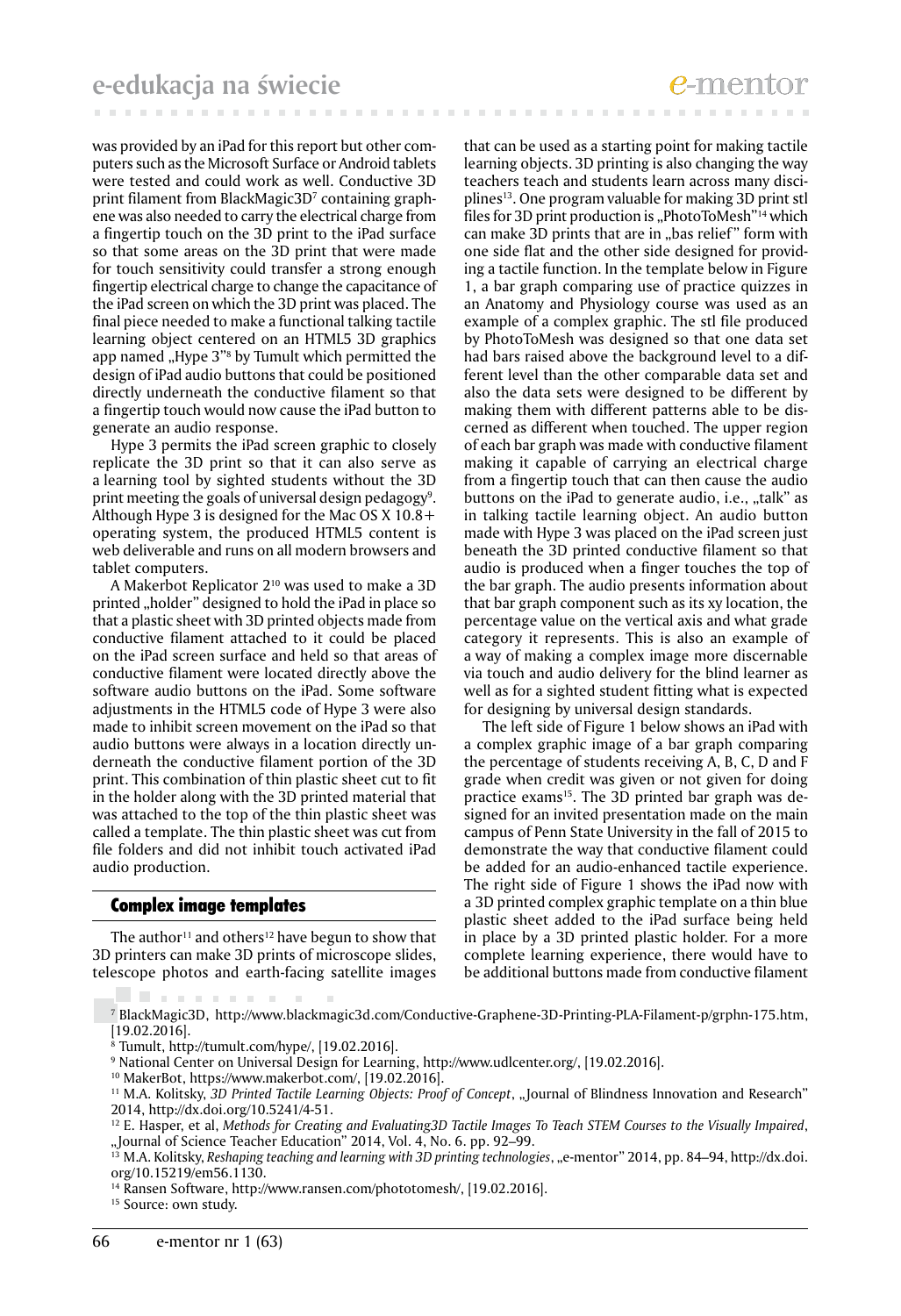such as the star shaped symbol in the upper left of the template so that information about what the graph represents could be delivered when that conductive button was touched. Also note the 3D printed triangle below the 3D printed bar graph which when touched provides an audio description of the results shown on the 3D printed bar graph. The dark rectangular areas at the top of each bar are composed of conductive filament and when touched, provide an audio response giving the y axis value in percent of students receiving a particular grade as well as whether the bar represents students who received or did not receive credit for doing the practice quizzes.

# Example of video template based on NASA moon transit of Earth

During the summer of 2015, NASA published some spectacular videos showing the moon making a transit across the surface of the Earth<sup>16</sup>. The videos were made from images taken by the EPIC camera on the DSCOVER satellite parked in stationary orbit one

Figure 1. 3D printed bar graph in template form

million miles from Earth. The unique nature of this video was that the moon was being viewed from the dark side as it was making its transit and this side of the moon is never seen from the Earth. Can a blind or visually impaired viewer sense the excitement of this video when the video cannot be seen? One approach has been to make 3D prints of the moon in various stages of transit and attach these isolated 3D prints to the plastic template with audio buttons underneath on the iPad surface so that by finger touch, a blind student can sense and also hear reinforcement of what is being touched by a corresponding audio response. Discussion with a NASA engineer<sup>17</sup> also indicated that a template could be designed to measure the speed of the moon in its orbit using the diameter of the Earth and the moon in the calculations that would add a real world math component to the moon transit template that appears below in Figure 2.

Left portion of Figure 2 below shows the iPad graphic and partial view of a 3D print on a clear thin plastic overlay. Right side of Figure 2 below shows 3D print on surface of iPad.



Source: own study.

#### Figure 2. NASA moon transit of Earth



Source: See reference 16 for source of images made into 3D prints.

<sup>. . . . . . . .</sup> 

<sup>16</sup>*From a Million Miles Away, NASA Camera Shows Moon Crossing Face of Earth*, NASA, 2015, http://www.nasa.gov/feature/ goddard/from-a-million-miles-away-nasa-camera-shows-moon-crossing-face-of-earth, [19.02.2016].

<sup>17</sup> Personal correspondence with Dr. Adam Szabo, DSCOVER Project Scientist, NASA Goddard Space Flight Center.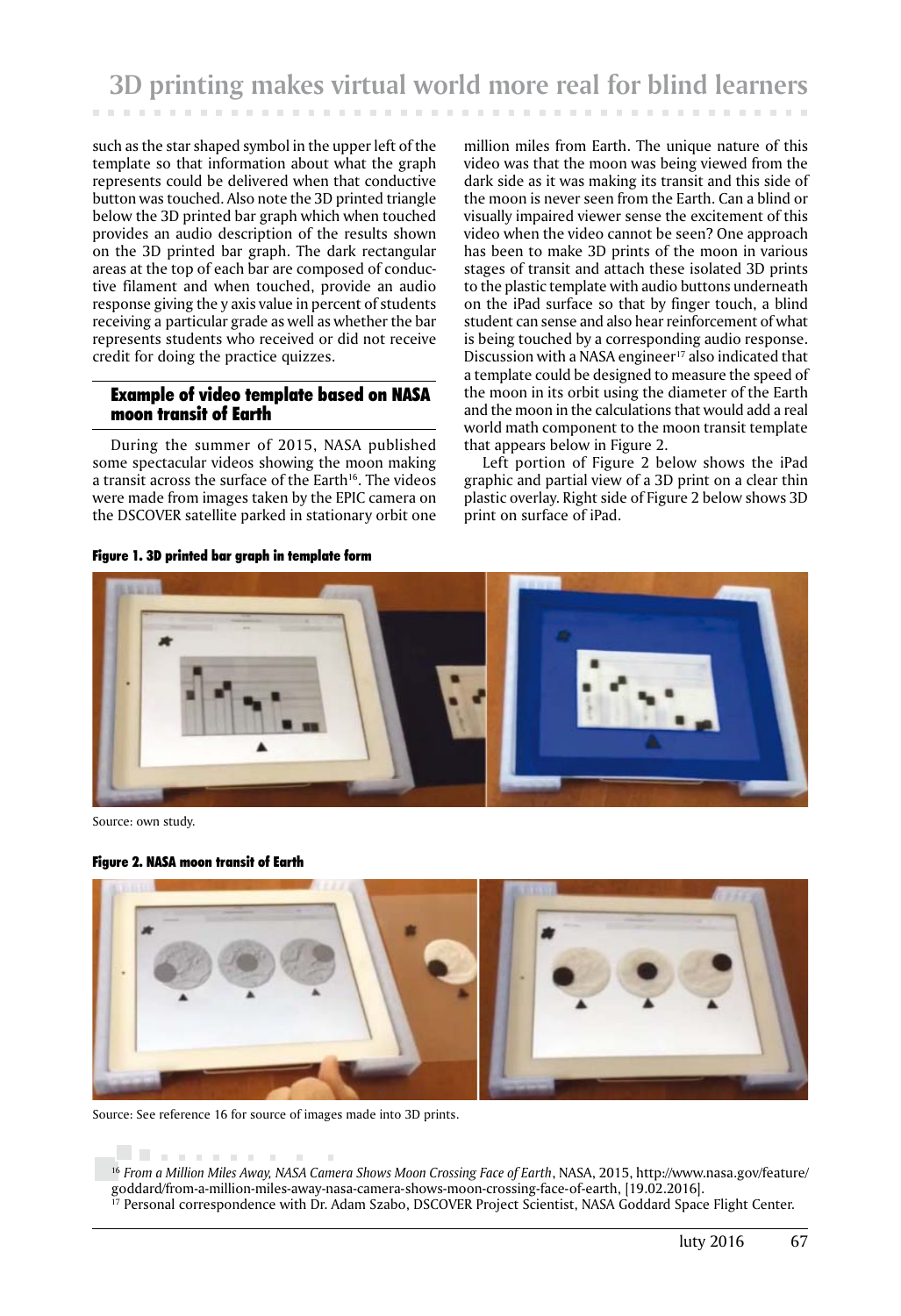By touching the dark circles on right image, an audio response is generated indicating that the moon is in a particular phase of moon transit. The rounded star on upper left provides audio response describing what the template is showing and the small triangles below the three transit phases provide an audio response indicating what stage the transit is in as it passes the Earth's surface.

### Virtual world template

Several decades ago, the national Library of Medicine completed the Visible Human Project<sup>18</sup> in which a male cadaver was frozen and sectioned to produce over 1800 transverse sections that have been used by many universities and publishers to make highly interactive virtual reconstructions for analysis using imaging algorithms. But, again, how do blind students wishing to learn anatomy utilize these virtual resources? One recent example was demonstrated by the author at the regional meeting of the American Association of Anatomists Conference in London, Ontario in which a poster presentation was made showing that 3D prints of a transverse section of the head that had conductive filament embedded in the 3D print at locations of the right eye, optic nerve and optic chiasma could now generate an audio response when placed on an iPad and touched in the region of the conductive filament<sup>19</sup>. A testing component was also developed for this template so that incorrect answers generated a wrong answer response and correct answers were confirmed with an audio response.

Left side in Figure 3 below shows iPad graphic and partial view of 3D print on clear plastic overlay. Right portion of Figure 3 below shows 3D print template on surface of iPad. By touching the dark conductive

**COLLECT** 

filament on the complete template, an audio response is generated indicating what structure was being touched.

### Reading poetry in 3D space template

An article published in the English Journal<sup>20</sup> showed how four Haiku with the same middle line and written by four different students could now be configured in 3D space so that the four Haiku could arrange themselves in a virtual cube of poetry with first and third lines of each Haiku now positioned along the exterior of a poetic cube. Sighted students in an upper division creative writing class exhibited an "ah ha" moment when for the first time the edge lines on the poetic cube formed from the first and third lines of the four Haiku could now be read to produce poems which were not able to be seen until arranged into the 3D virtual poetic cube. Figure 4 below on the left shows one view of a 3D Haiku cube and the image below on the right shows the same 3D Haiku cube rotated to the right further clarifying the position of the nine lines composing this 3D Haiku cube. The Haiku lines represented in the 3D poetic cube are listed below the 3D Haiku cube rotation views. Note the value of being able to arrange the four Haiku into a poetic cube since it is only when in 3D cube arrangement that the exterior end lines can be read as poems.

Figure 5 below on the left shows the iPad with a Hype 3 graphic based on viewing a 3D Haiku cube from the side where the nine Haiku lines would each begin. Touching a white rectangle generates audio indicating which line is represented in the 3D Haiku cube. For example, touching the upper right white rectangle would cause the audio button to respond "Haiku 1 Line 1" and touching the middle white rectan-



#### Figure 3. Virtual anatomy template

Source: own work.

<sup>. . . . . . . . . .</sup> <sup>18</sup> The Visible Human Project, NIH National Library of Medicine, https://www.nlm.nih.gov/research/visible/visible\_human.html, [19.02.2016].

<sup>19</sup> M. Kolitsky, *3D printing makes Visible Human cadaver sections accessible for blind students*, http://www.nextgenemedia. com/NLM3Dprints/NLM3Dprints.html, [19.02.2016].

<sup>&</sup>lt;sup>20</sup> S. Tweedie, M.A. Kolitsky, 3-D Haiku: A New Way to Teach a Traditional Form, "English Journal" 2002, Vol. 91, No. 3, pp. 84–88.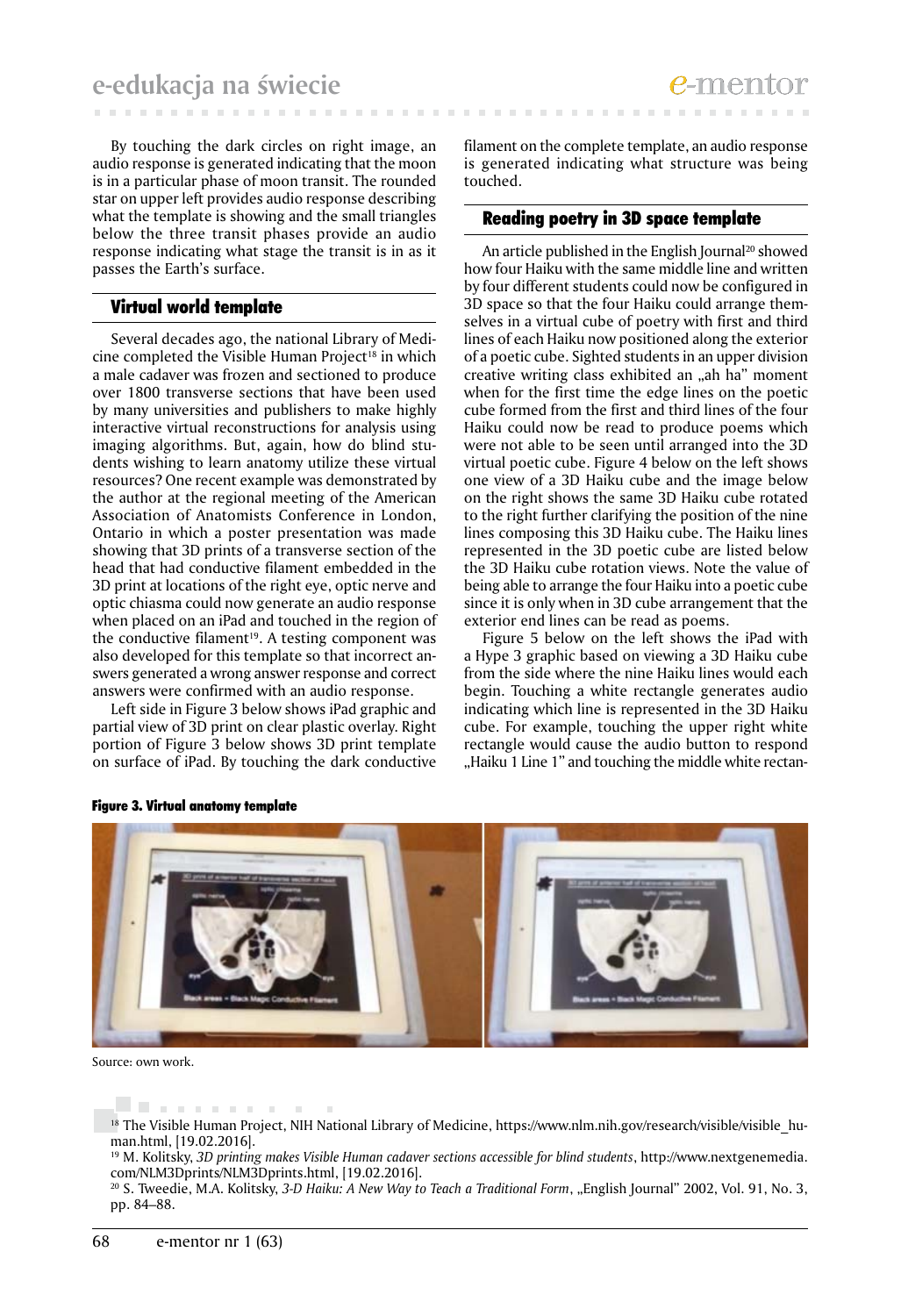**3D printing makes virtual world more real for blind learners**





Source: author's own work.

#### Figure 5. Reading 3D Haiku lines by generating audio using touch



Source: own work.

gle would cause the audio button to respond "Haiku 1 Line 2". When the white button on the lower left is touched, the audio button would respond "Haiku 1 Line 3". The image on the right shows the Haiku reading template added on top of the iPad surface. The rectangular black buttons made with conductive filament are located directly over the white audio buttons on the iPad graphic. With a new Hype 3 page loaded onto the iPad, touching the rectangular black buttons composed of conductive filament now cause the buttons on the iPad surface to generate the Haiku line related to the position of the button in the poetic cube. For example, touching now the button in the upper right corner of the 3D Haiku cube would generate the line "Wind begats waves white caps" and touching the middle button would generate "Dreams smith beachwalk hand-in-hand".

# Value of templates in universal design

For all the templates described in this paper, the image on the iPad screen is an exact duplicate of the 3D printed template meaning that a sighted person could also utilize the learning object but without the 3D printed template. This is of importance for teachers, support staff and parents who may be assisting a blind student in the learning process and also for sighted students who are learning in the same classroom. When a learning tool can be used for learning by both sighted as well as blind or visually impaired students, one of the basic requirements has been met for applying universal design principles to the development of talking tactile learning objects.